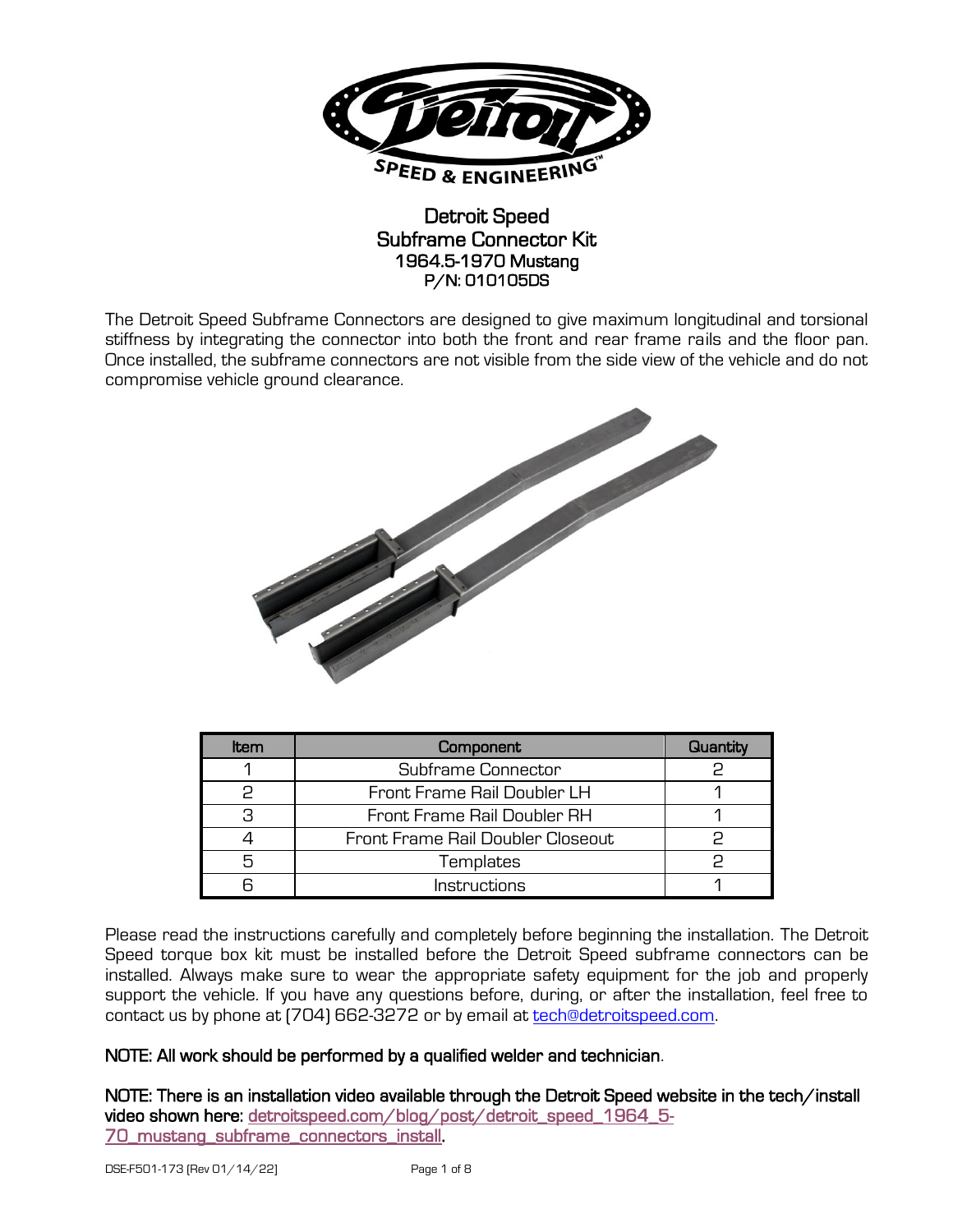## Installation Instructions:

- 1. Begin by properly supporting the vehicle under the rear axle and front frame to avoid tension in the body when installing the connectors.
- 2. Remove or reposition your fuel and brake lines to provide adequate clearance for placing the templates and cutting the floor. Remove both front seats and carpet.
- 3. Cut out and position the seat riser template with the seat mounting holes on the car. Trace the cut-out section of the template onto the seat riser (Figure 1).



Figure 1 – Trace Template on Seat Riser

4. Drill out the spot welds along the cut-out section of the seat riser as well as the spot weld holding the seat riser support bracket in place on the front side of the seat riser.



Figure 2 – Drill-Out Spot Welds

5. Cut out the section of the seat riser from the template. Pry back this section and remove it from the vehicle along with the support bracket (Figure 3). Save these components.



Figure 3 – Remove Seat Riser & Support Bracket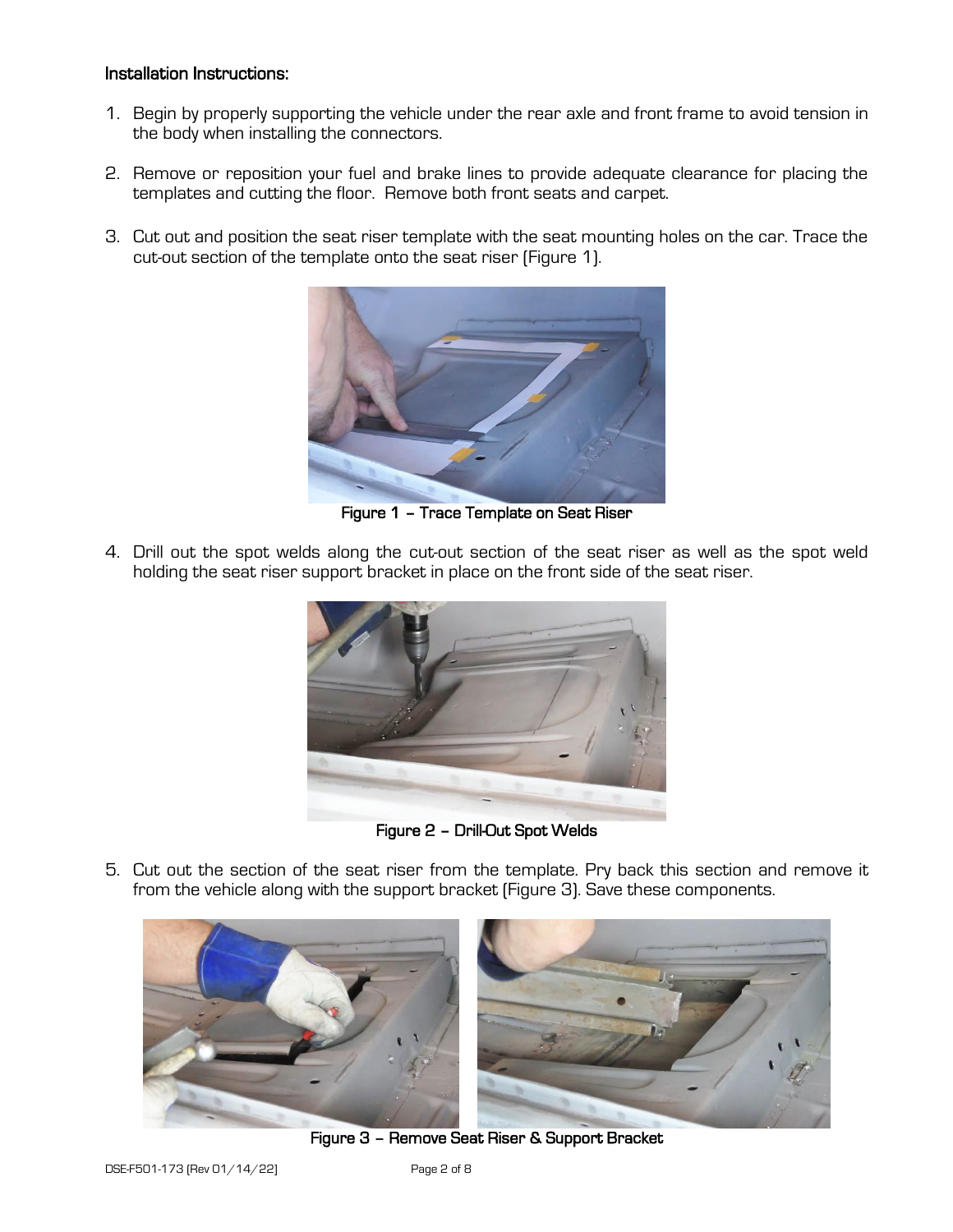6. Cut out the section of the provided floor cut-out template and position it up against the back of the front frame rail underneath the vehicle as noted on the template. Use a straight edge off the pinch weld flange to center the template to make sure the cutout is parallel with the vehicle and that the subframe connector will mate up square with the torque box. (Figure 4).



Figure 4 – Locate Floor Cut-Out Template

7. Drill four pilot holes in the corners of the rectangular cut out in the template from underneath the vehicle. From inside the vehicle, connect the four pilot holes in the floor pan and remove this section from the vehicle (Figure 5).



Figure 5 – Cut Floor Pan Front Frame Rail Doubler Installation

8. Measure the length of the original frame rails from underneath the vehicle from the transmission cross-member. Compare this measurement to the length of the front frame rail doublers as you may need to trim some material off the back (Figure 6).



Figure 6 – Trim Frame Rail Doublers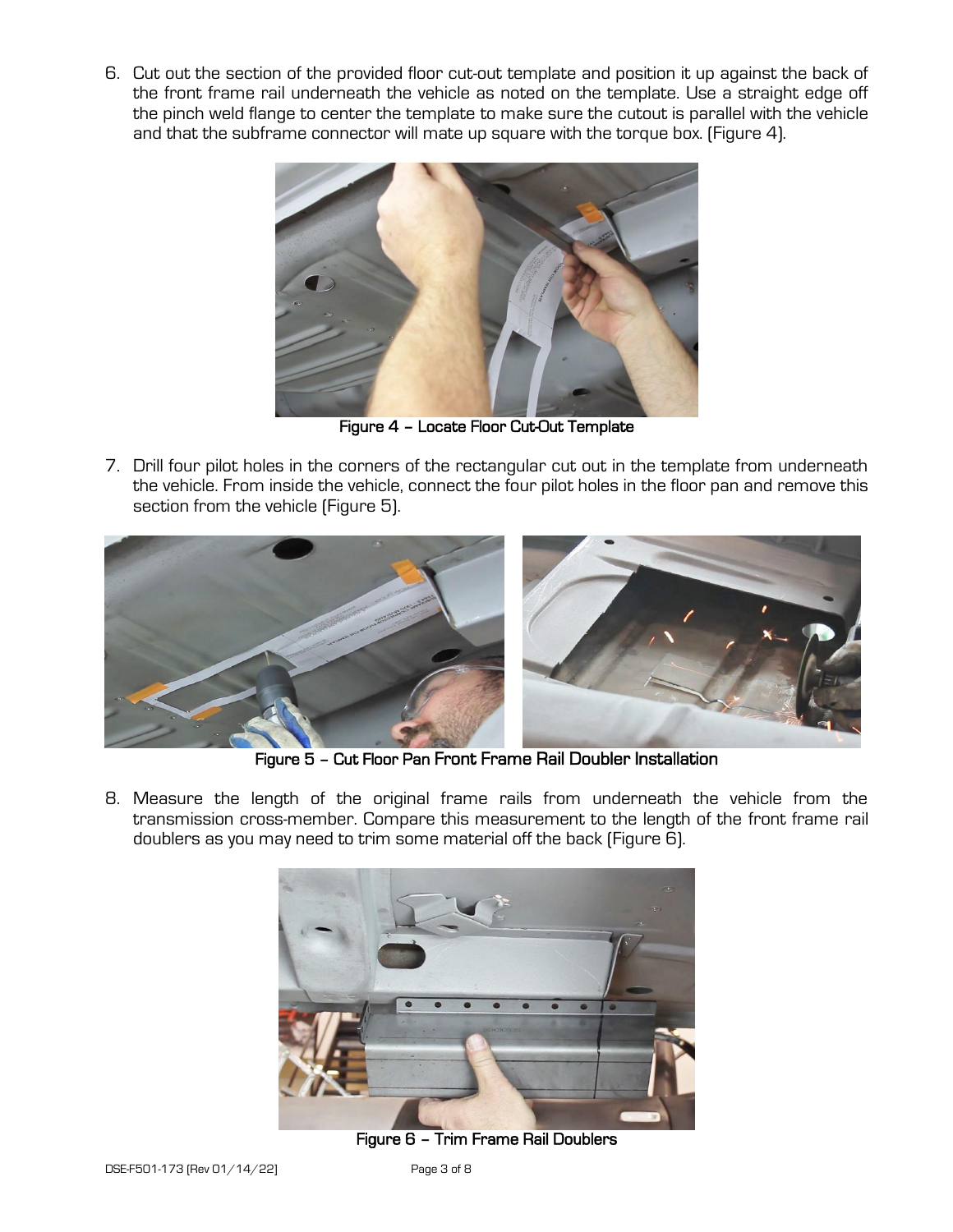- 9. Once the length has been verified, tap the front frame rail doublers over the original frame rails using a rubber hammer. The top flanges of the doublers should seat against the bottom of the floor pan. The front flange of the doublers should seat against the original transmission crossmember surface.
- 10.Plug weld the holes along the both sides of the frame rail doublers to the original frame rails as well as the bottom of the floor pan and the back surface of the transmission cross-member (Figure 7).



Figure 7 – Plug Weld Doublers

11.Center and position the frame rail doubler closeout on the end of the frame rail. The flanged surface of the closeout should be seated on the floor pan. Mark the bottom edge of the closeout and trim off the extra material so it sits flush against the edge of the frame rail. Grind the end of the frame rail smooth (Figure 8).



Figure 8 – Trim Frame Rail Doubler Closeout

12.Place the closeout against the end of the frame rail and plug weld it to the floor pan. Weld along the bottom edge of the closeout (Figure 9 on the next page). Grind all welds around the frame rail doublers for a smooth finish.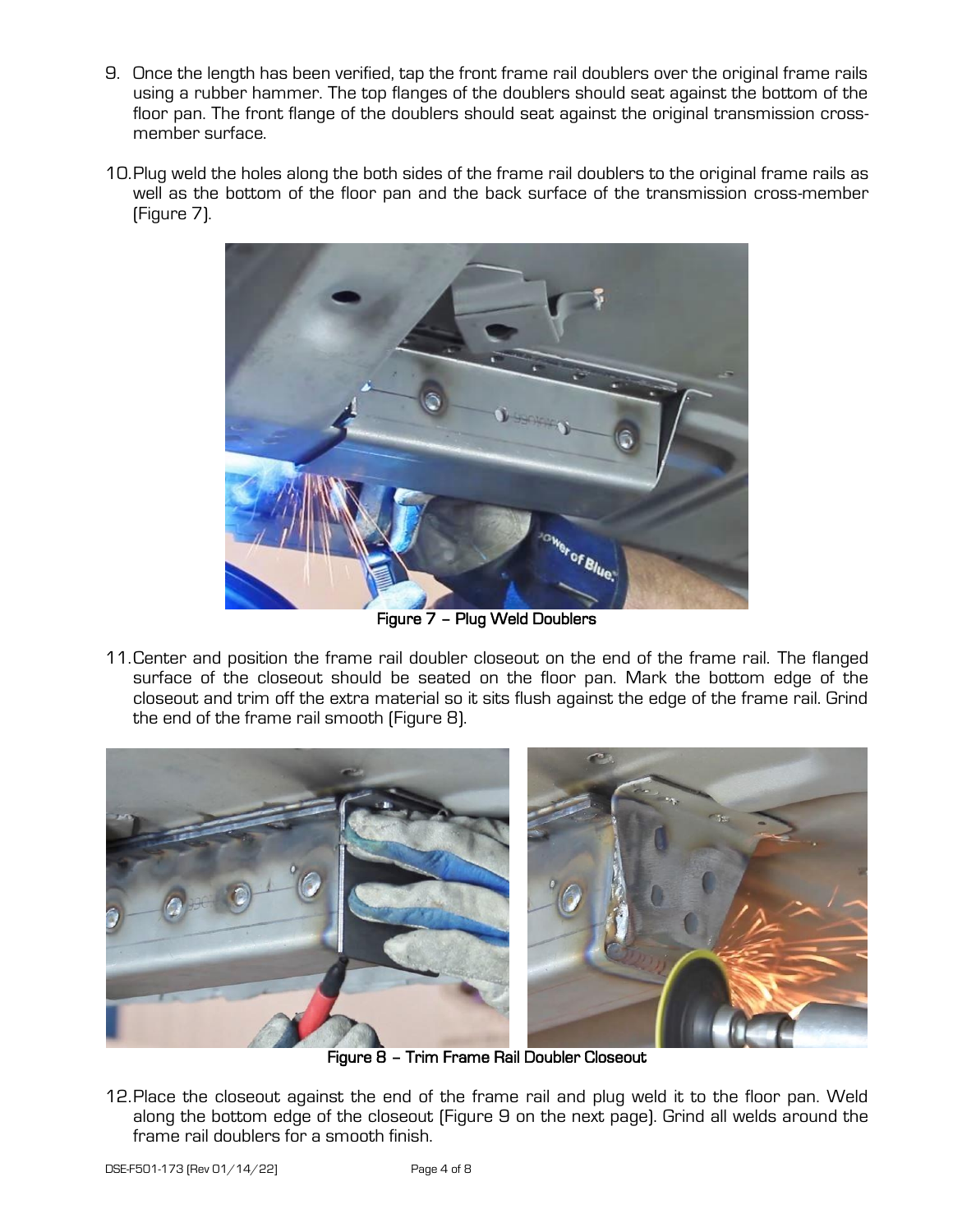

Figure 9 – Weld Closeout

## Subframe Connector Installation

1. From inside the vehicle, slide the subframe connector down through the floor pan. The end of the subframe connector with the radius should lay on the floor pan following the profile of the torque box. Outline the subframe connector onto the floor pan so it can be cut out to allow the connector to sit directly on the torque box (Figure 10).



Figure 10 – Outline Connector

NOTE: If you are not installing the Detroit Speed QUADRALink or Leaf Spring Mini-Tub Kit, you will need the Detroit Speed Torque Box Kit (P/N: 010109). At this point you will need to install the torque boxes.

2. Cut out the floor pan only where you traced the subframe connector. NOTE: Be careful not to cut the torque box directly behind the floor pan sheet metal (Figure 11).



Figure 11 – Cut Floor Pan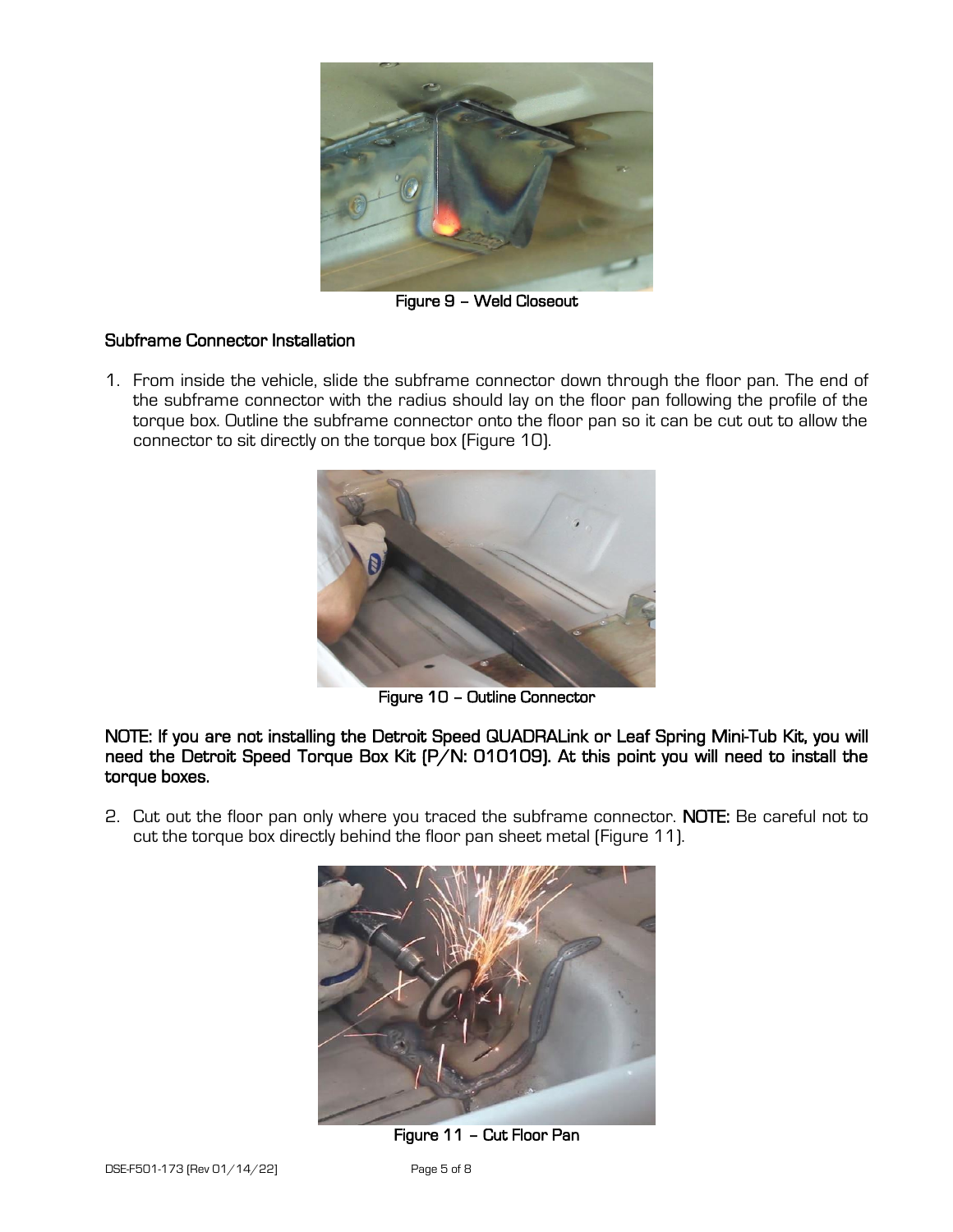3. Fit the subframe connector back into position. Make sure the connector sits directly on the front of the torque box as well as up against the end of the front frame rail doubler from underneath the vehicle (Figure 12). The forward end of the subframe connector will need to be trimmed to seat against the front frame rail doubler closeout surfaces. Trim the connector as needed for a good fit.



Figure 12 – Fit Subframe Connector

4. Once you have a good fit, tack weld the slot at the center of the connector where it is bent. This is left open in case you need to make an adjustment in the angle of the connector for fitment. Remove the connector from the vehicle and fully weld the slot in the connector (Figure 13 on the next page). Grind the weld on the connector smooth for a clean finish. Spray some etching primer on bare areas that will be covered after welding.



Figure 13 – Weld Adjustment Slot in Connector

5. Position the subframe connector back in place and tack weld a spot at the back to the torque box and then to the front frame rail doubler underneath the vehicle (Figure 14).



Figure 14 – Tack Weld Connector in Place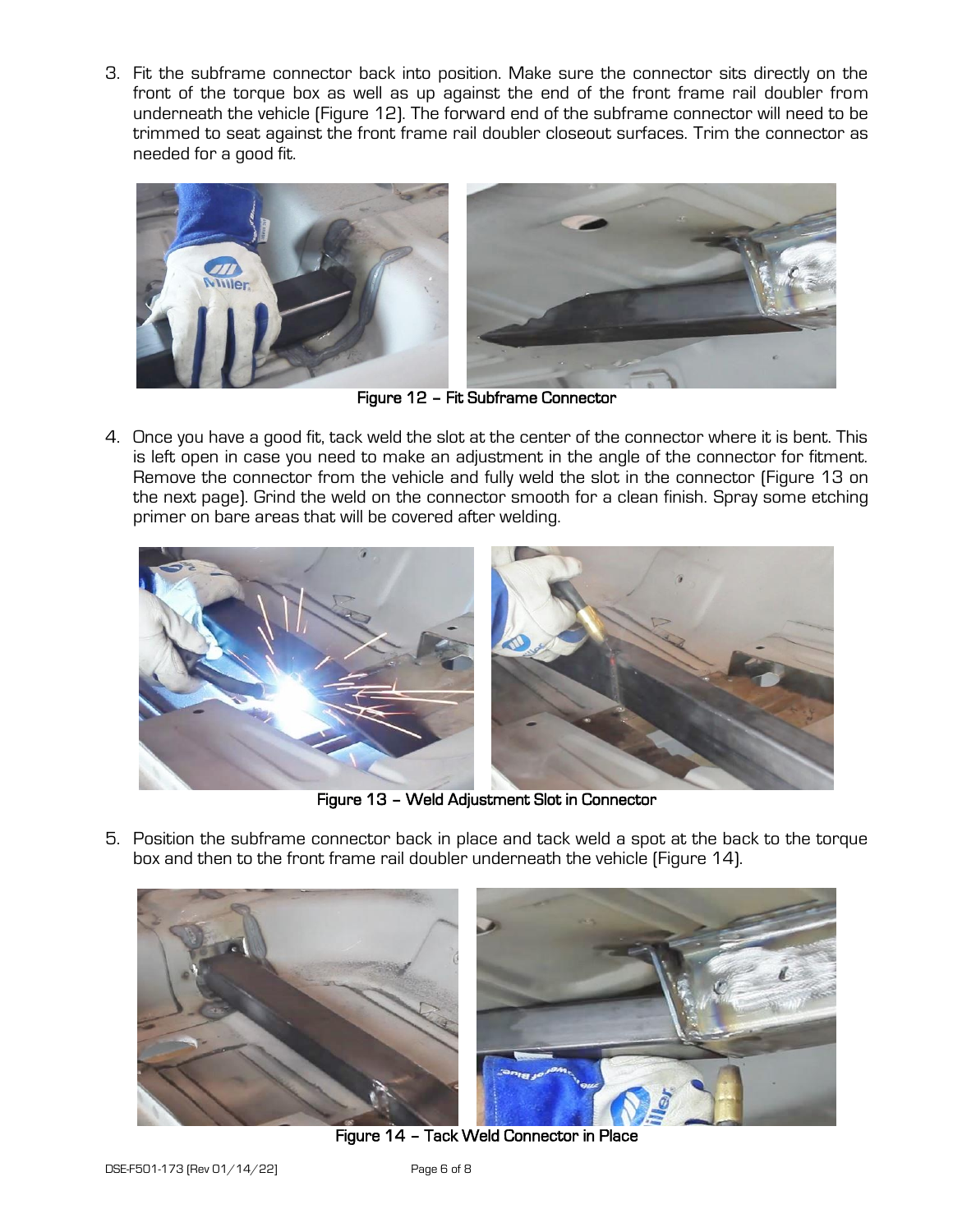6. Fully weld the connector to the floor pan underneath the seat riser from inside the vehicle (Figure 15).



Figure 15 – Weld Connector Underneath Seat Riser

7. Fully weld the front of the subframe connector to the front frame rail doubler from underneath the vehicle (Figure 16). Stitch weld the connector to the floor pan and fully weld the end of the connector to the torque box. From underneath the vehicle, weld the connector to the floor pan where it passes through.



Figure 16 – Weld Front of Connector

8. Place the section of the seat riser that was removed earlier and lay it back into the vehicle on top of the subframe connector. Mark the seat riser where the subframe connector will need to pass through (Figure 17). Cut out the marked section of the seat riser.



Figure 17 – Cut-Out Seat Riser